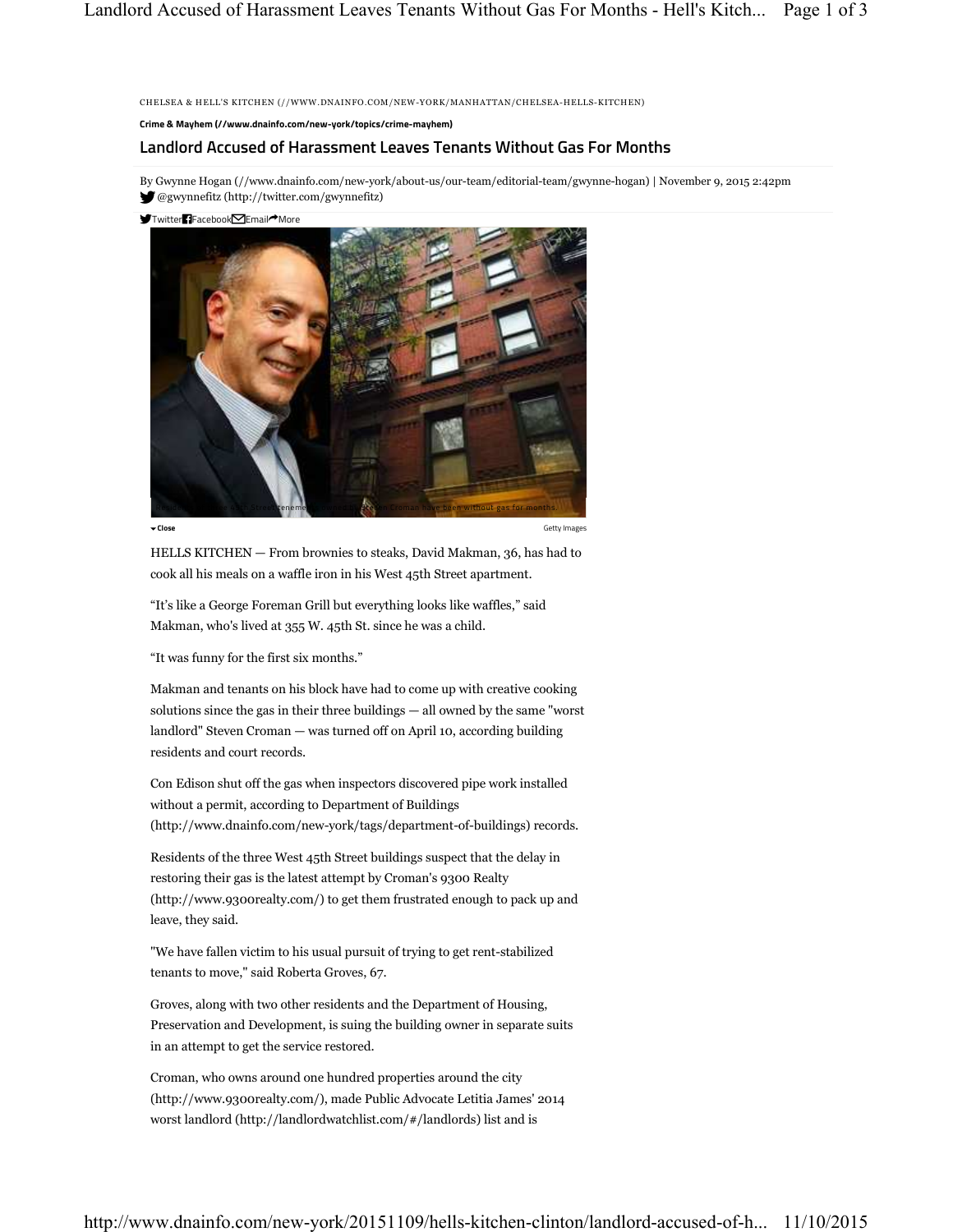being investigated by the state for potentially illegal (http://www.nydailynews.com/new-york/exclusive-millionaire-manhattanlandlord-probed-force-tenants-article-1.1880709)tactics of ousting rentstabilized tenants, a spokesman for State Attorney General Eric Schneiderman's office confirmed (http://www.ag.ny.gov/about-attorneygeneral).

Groves said soon after Croman bought the buildings at 351-357 West 45th Street in late 2014, she was offered a buyout.

"All they offered was \$10,000. It's ridiculous, isn't it?," she said. "Where can I go to the live in Hell's Kitchen for ten grand?"

A manager for Croman's 9300 Realty defended the company's actions and denied accusations that they were trying to get rid of long-time residents. He also said that the company was cooperating with the Attorney General's investigation.

"When we purchased the buildings they were in an extreme state of disrepair," said Oren Goldstein (https://www.linkedin.com/pub/orengoldstein/6/53b/a57), a manager at Croman's realty company. "We always try to do what we can for our residents especially in a situation like this. There's nothing more we could possibly do."

Goldstein said all tenants were offered hot plates and electric stoves in lieu of gas.

However, some tenants who hadn't sued the landlord said they were not offered electric stoves.

The company didn't file for permits to repair the gas lines in the buildings until early August, four months after the gas was shut off and after several residents had already sued, according to court and DOB records.

Goldstein said the gas was scheduled to be turned on at 351 W. 45th St. on Tuesday, but added that he did not know the timeline for the other two buildings.

"We're at Con Ed's mercy," he said.

Joy Faber, a Con Ed spokeswoman, confirmed the Nov. 10 switch-on date for 351 W 45th St. but said the landlord hadn't notified them of repairs in either of the two remaining buildings.

"The work has to be done with the landlord first," Faber said. "Until that happens we can't make any adjustment."

Meanwhile, exhausted tenants hold out hope that life might return to normal in the near future.

"This shouldn't be allowed...This guy should have to suffer like we suffer," said Robin Rutherford, 60, who has lived in the building for almost 30 years and is also suing Croman to get her gas back.

"We're just regular folks."

A spokeswoman for HPD did not return a request for comment.